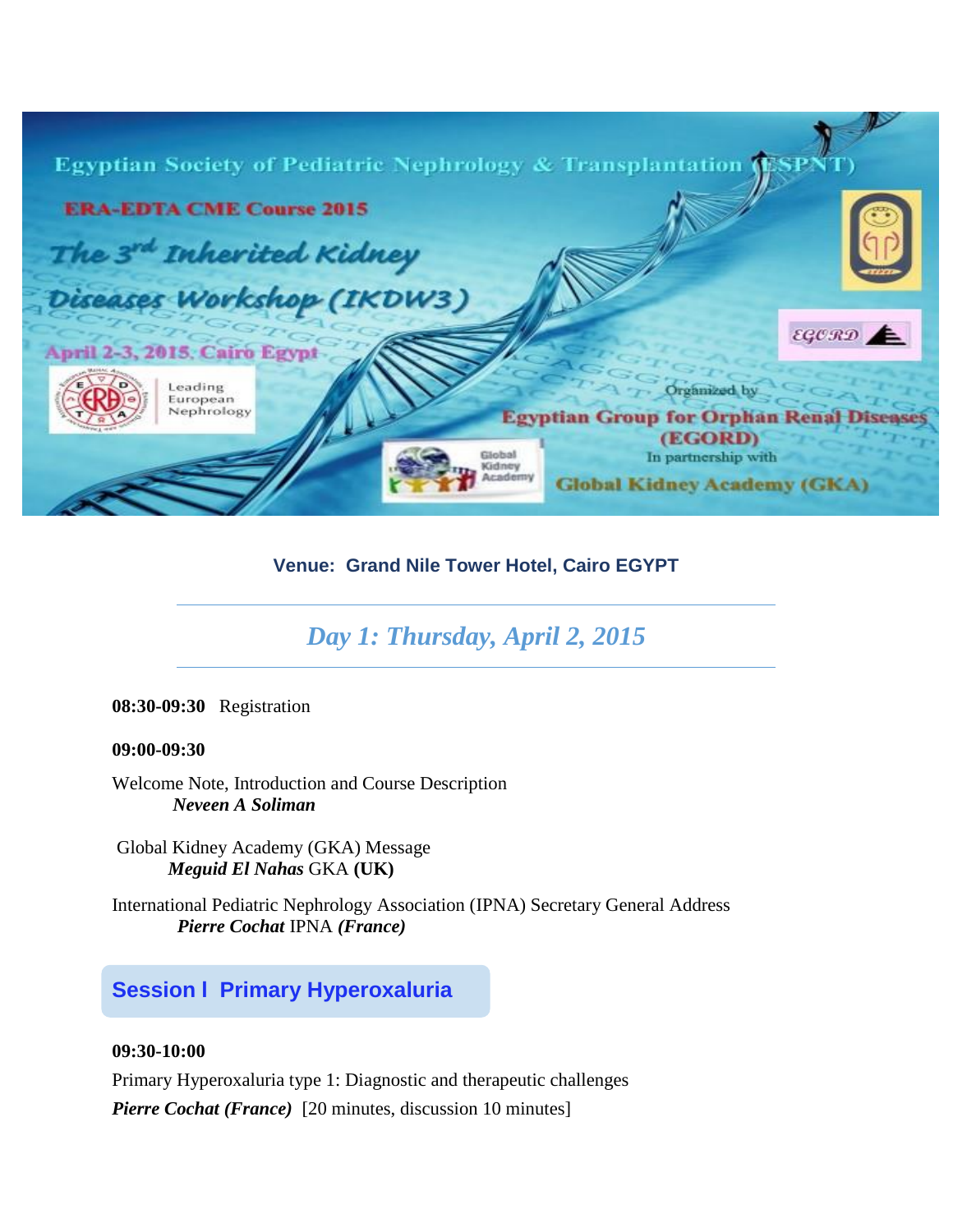#### **10:00-10:30**

Combined liver and kidney transplantation: the Egyptian experience

*Khaled Eweeda (Egypt)* [20 minutes, discussion 10 minutes]

#### **10:30-11:15**

Clinical case discussions *Safaa Abdelrahman (Egypt)* 

### **11:15-11:30 Coffee Break**

## **Session lI Transplantation**

#### **11:30-12:00**

Transplantation strategy and recurrence risk in inherited kidney diseases *Pierre Cochat (France)* [20 minutes, discussion 10 minutes]

#### **12:00-12:30**

Hematopoietic stem cell therapy in nephropathic cystinosis

*Elena Levtchenko (Belgium)* [20 minutes, discussion 10 minutes]

#### **12:30-13:30**

Outcome of pediatric kidney transplantation in inherited kidney diseases in Egypt

*Hafez Bazaraa (Egypt)* [20 minutes, discussion 10 minutes]

# **13:30-14:30 Lunch**

## **Session lIl Rare Kidney Diseases**

#### **14:30-15:00**

Hemolytic uremic syndrome in Egypt

*Hesham Safouh (Egypt)* [20 minutes, discussion 10 minutes]

#### **15:00-15:30**

Next generation sequencing in steroid resistant nephrotic syndrome: Current status *Marwa Nabhan (Egypt)* [20 minutes, discussion 10 minutes]

#### **15:30-16:30**

Rare kidney diseases in the region symposium: Meeting challenges - Bridging the gap [60minutes] *Pierre Cochat (France), Elena Levtchenko (Belgium), Neveen A Soliman (Egypt)*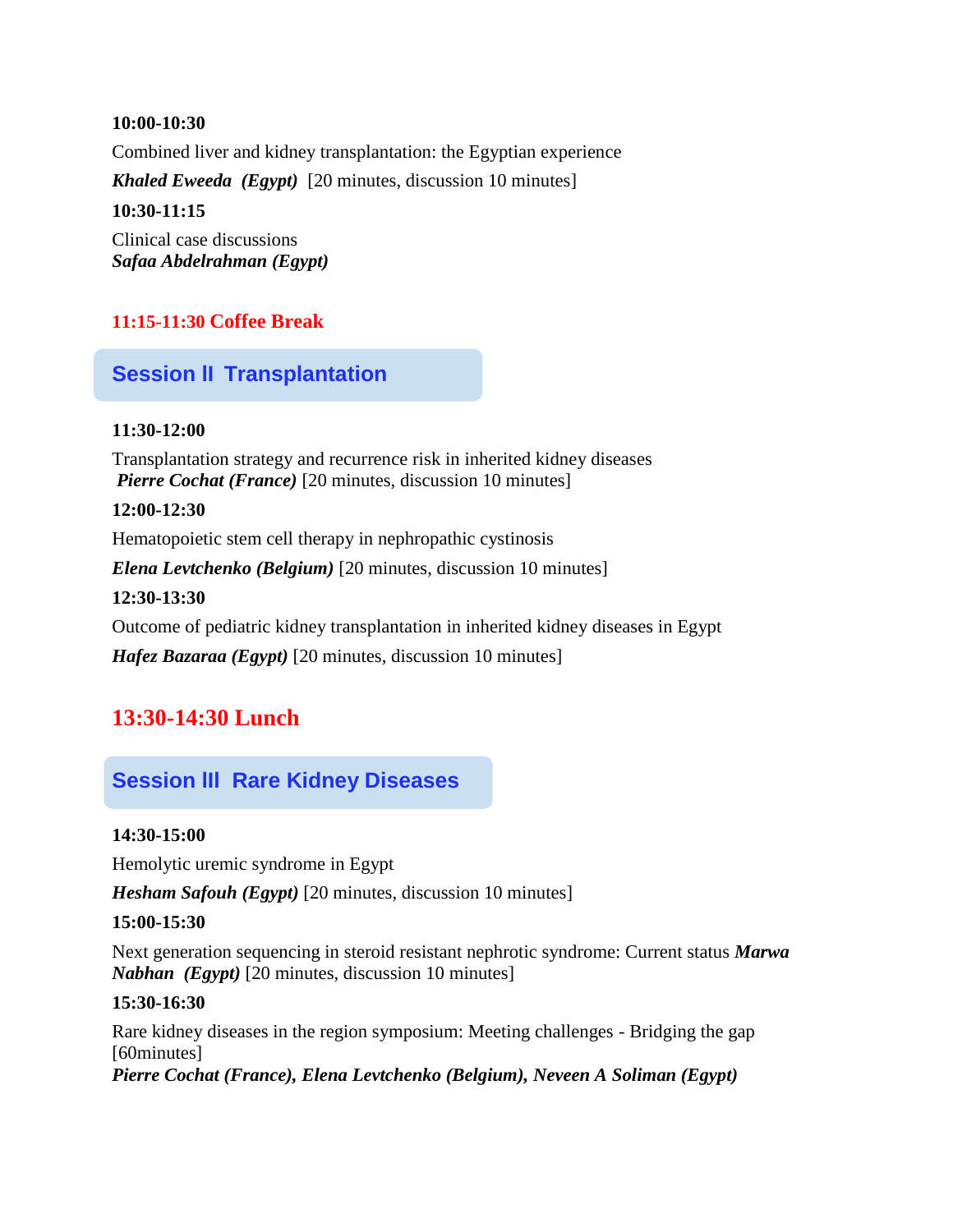- Introduction: Inherited kidney diseases in developing nations - boundless challenges and opportunities

- Awareness programs/Initiatives
- Role of global Nephrology bodies
- National and international registries
- The power of international collaborative research studies
- Orphan drugs/Pharma

*Day 2: Friday, April 3, 2015*

### **Session lV Genetic Kidney Diseases**

#### **09:30-09:50**

Genetic studies for inherited kidney diseases in Egypt: Where do we stand? *Mohamed Abdemonem (Egypt)* [15 minutes, discussion 5 minutes]

#### **09:50-10:10**

Genetic causes of kidney stones

*Alaa Thabet (Egypt)* [15 minutes, discussion 5 minutes]

#### **10:10-10:30**

Renal involvement in Wilson Disease

*Ahmed Badr (Egypt)* [15 minutes, discussion 5 minutes]

#### **10:30-11:00**

Interactive Case Discussion

*Hanan Abdelaziz (Egypt)* 

### **Session V Nephropathic cystinosis**

**11:00-12:00**

### *A. Session for Patients and Families*

# **Meet the Expert and Web-Encounter Session** Questions from audience and online participants

[60 minutes]

**(ln parallel: children entertainment - art fair/contest)**